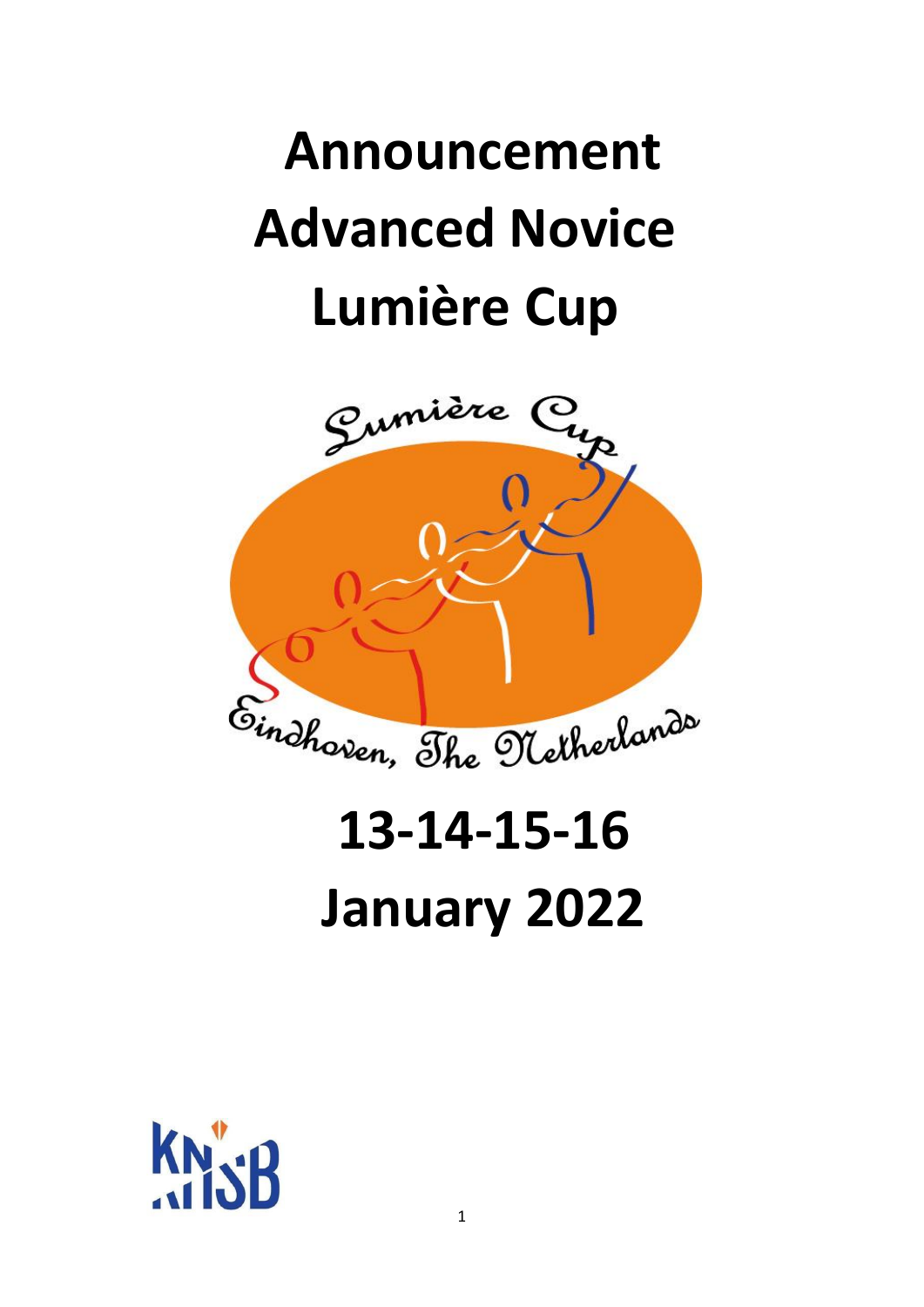#### **ANNOUNCEMENT ADVANCED NOVICE LUMIÈRE CUP 2022**

The Dutch Federation, **K**oninklijke **N**ederlandsche **S**chaatsenrijders **B**ond (KNSB), together with Stichting Lumière Cup have the great pleasure to inform all ISU members that we will organise the Advanced Novice Lumière Cup from Thursday the 13th of January until Sunday the 16th of January 2022.

#### **GENERAL RULES**

The Interclub Lumière Cup 2022 will be conducted in accordance with the ISU Constitution, ISU General Regulations 2021 and Special Regulations & Technical Rules for Synchronized Skating 2021 as well as applicable ISU Communications. The teams must belong to an ISU Member (Rule 130, paragraph 7), the ages must be within the limits specified in Rule 108, paragraph 3. All skaters must qualify with regard to eligibility according to Rule 102 and participation and citizenship requirements according to Rule 109. (This for all categories).

#### **TECHNICAL DATA**

The technical data for Advanced Novice is:

- ➢ Advanced Novice: at least 10 years , but not the age of 15 before the 1st of July 2021,
	- 16 skaters with a maximum of 4 alternates.
	- Free Skating program 3 minutes (+/- 10 sec) Factor 1.6

Well Balanced Program Content according to Communication 2238 Advanced Novice

#### **VENUE**

The competition will be held in Eindhoven, the Netherlands at ice rink IJSSPORTCENTRUM EINDHOVEN. The competition rink is covered, closed and heated and measures 60 x 30 meter and has a seating capacity of approximately 1.700 seats.

The outdoor training rink is covered, not closed and not heated and measures 60 x 30 meter. The competition and official practice will only take place at the indoor rink.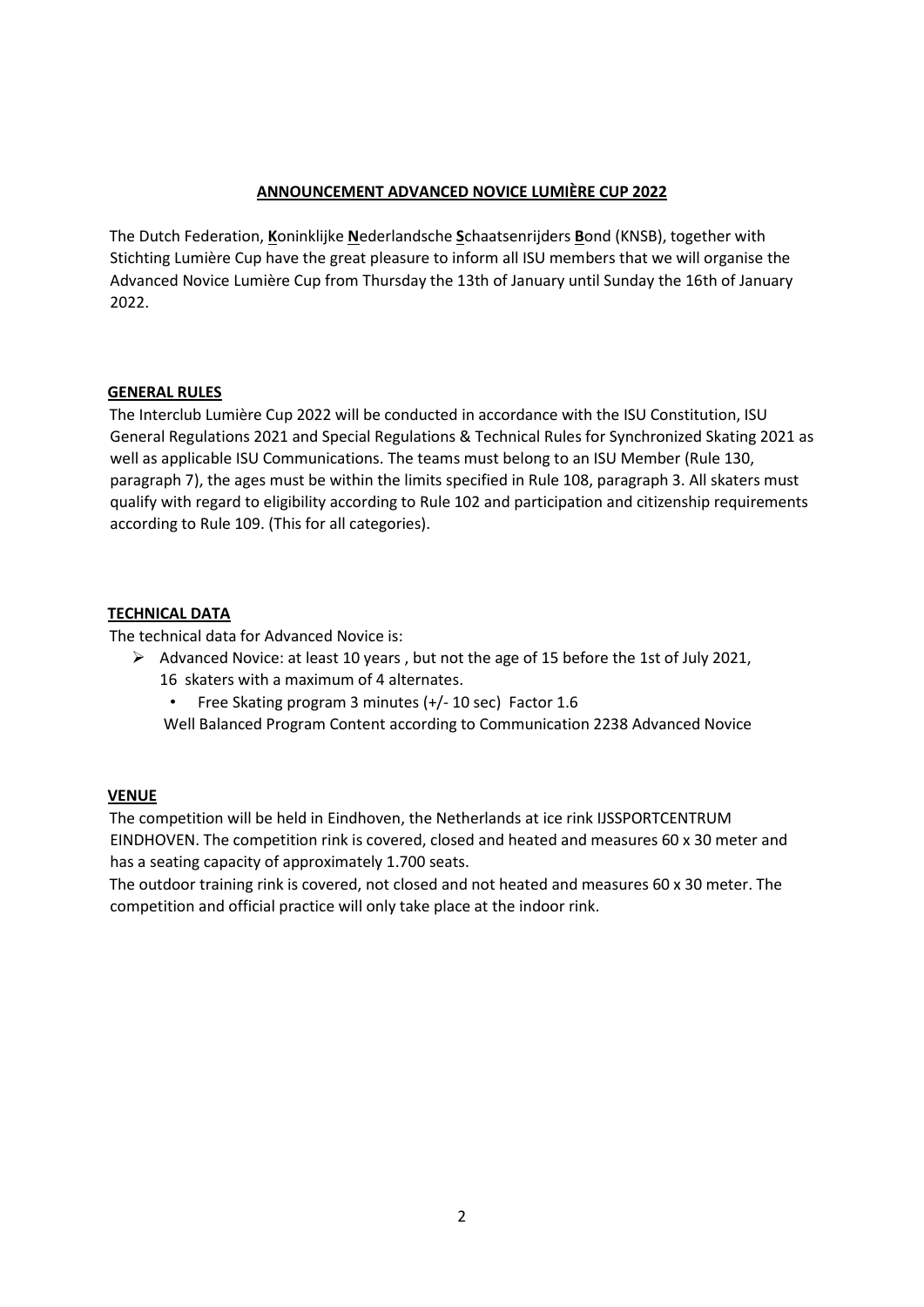

IJssportcentrum Eindhoven Antoon Coolenlaan 3 5644 RX Eindhoven The Netherlands www.ijssportcentrum.nl





Indoor rink Outdoor rink

#### **ENTRIES**

Please be so kind to notify us **your intention to participate** at the competition not later than **Wednesday 10 November 2021 23:59 Central European Time (UTC+1)**, so we can begin planning for your attendance **(PRELIMINARY ENTRY FORM – FORM 1)**. ). Please also fill **Appendix A** if you are interested in information about any of the services we can offer you. This would help us a lot in our planning preparation.

The final entries have to reach us at the **10th of December 2021 23:59 Central European Time (UTC+1).**

- Lumière Cup
- Mrs. Ellie van Soest / Mrs. Monique de Brouwer
- E-mail[: lumierecup@hotmail.com](mailto:lumierecup@hotmail.com)

### **CLOSING DATE PRELIMINARY ENTRY: 10 November 2021 CLOSING DATE OF FINAL ENTRIES : 10 December 2021**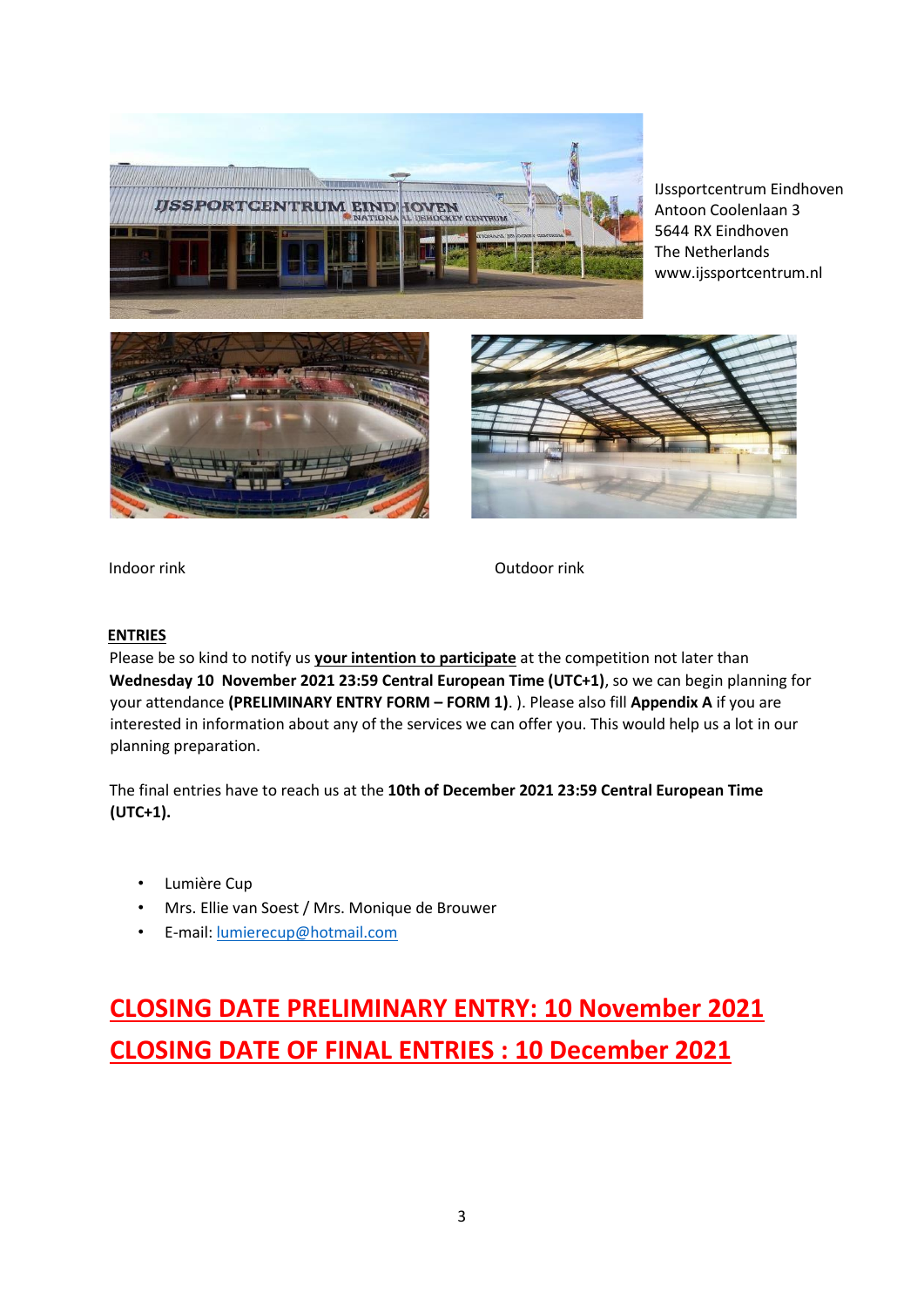#### **ENTRY FEE**

The entry fee for Free Skating program only  $\mathbf{F} \in \mathcal{F}$  =  $\mathcal{F}$  + 450 per team

These entry fees do not include any extra practice ice.

The payment of the entry fee must be received on the bank account of Stichting Lumière Cup latest at the final closing date of entries at **10 December 2021** by credit transfer (the bank draft expenses will be charged to the registering teams and not to the organiser of the competition). No refunds can be given after the 10<sup>th</sup> of December 2021. The team registration will be valid only after payment of the entry fee.

Teams which sent in the pre-entry in an earlier stage are urgently requested to inform the organisation if the team will not participate in the end. Please notify the organisation as soon as possible but before the 10<sup>th</sup> of December 2021.

| Account Holder: |              | Stichting Lumière Cup |
|-----------------|--------------|-----------------------|
| <b>IBAN</b>     | ٠<br>$\cdot$ | NL84RABO0334619637    |
| <b>BIC</b>      | ٠            | RABONL2U              |

Clearly point out: "Lumière Cup 2022", the name of the team and category in all payments. Commissions and any bank transaction fees will be at your charge and have to be paid directly to the bank. The organizing committee must receive the net amount of above mentioned entry fees.

#### **UNOFFICIAL PRACTICE ICE**

Unofficial practice ice for all teams is available on Tuesday, Wednesday, Thursday, and Friday, at IJssportcentrum Eindhoven. For earlier or later unofficial practice ice please contact us. It is possible to reserve practice ice per block of 15 minutes. Costs are € 70,00 per block for the indoor rink and € 50,00 per block for the outdoor rink. The outside rink is covered, not closed. Measurement of both rinks are 60 x 30 meter. The available unofficial practice time will be divided on first come, first served base and can be changed for any reason at the discretion of the Organizing Committee. Please use FORM 5 to order any practice ice. Extra practice ice must be paid in advance directly after reservation request.

#### **PROGRAM CONTENT SHEETS**

Along with the official entry form (FORM 2), teams should send the planned program content sheets (FORM 6a for all categories) one per program. Planned Programs can be adjusted after official practice.

#### **LIST OF TEAM MEMBERS**

Along with the entry form (FORM 2), teams should send the list of team members (FORM 3 for all categories), one per program. The national passport for each skater of the teams taking part in the competition will be checked during the accreditation. Any skater who is not a national of the country for which they are competing, must have a release certificate. The list of team members can be adjusted upon accreditation.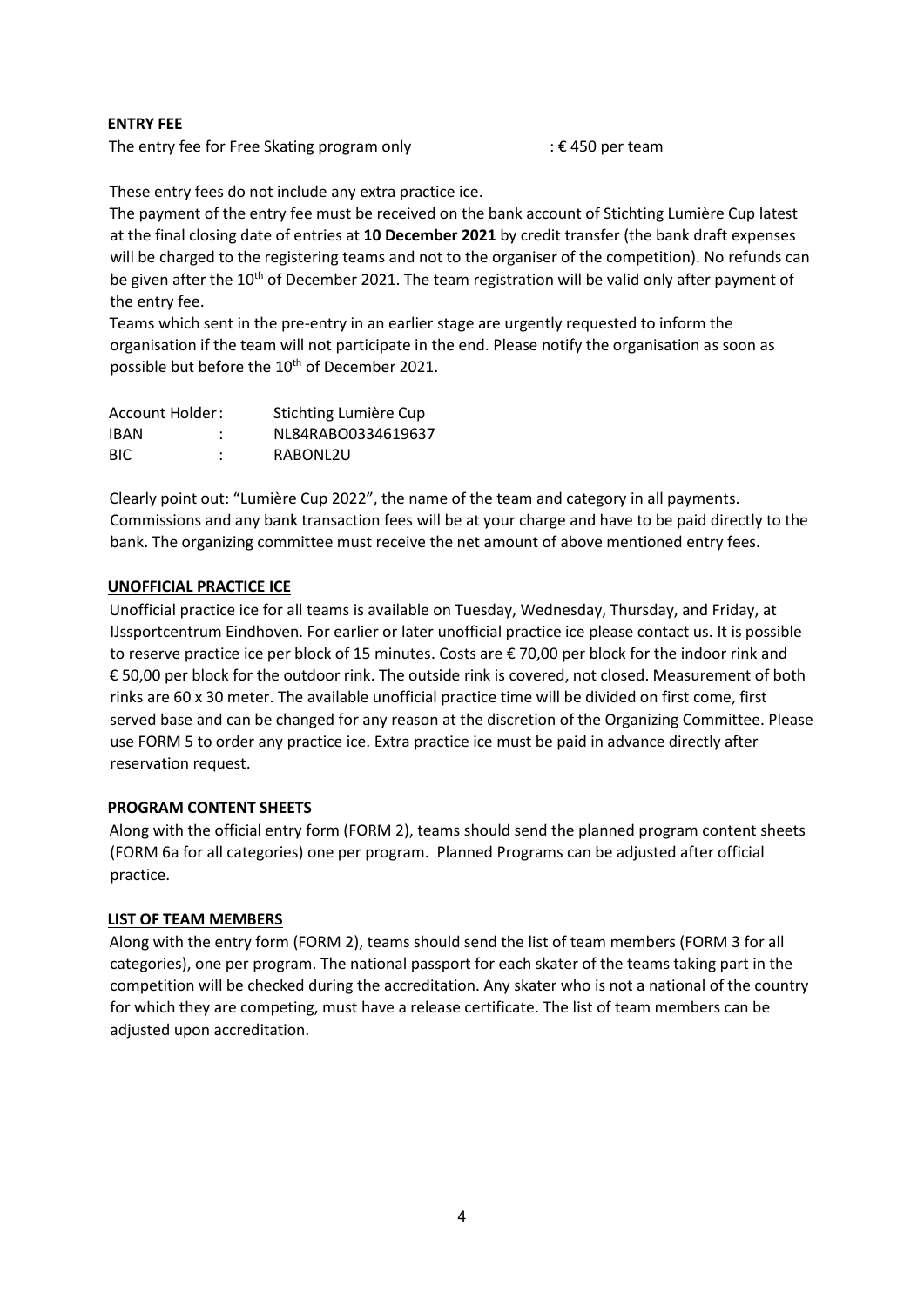#### **JUDGES & OFFICIALS**

The panel of Judges for each category will be composed of, if possible :

- 1 Referee
- 1 Referee's Assistant Ice Level
- 5-7 Judges
- 1 Technical Controller
- 1 Technical Specialist
- 1 Assistant Technical Specialist
- 2 Data/Replay Operator

The organizing committee will invite the Referee, Technical Controller, Technical Specialists and the Data/Replay Operators. Members are invited to nominate 1 Judge per ISU Member. **The closing date for nominating Judges is 10 December 2021.**

Travel, accommodation and meals will be paid for the Technical panel and the Referee by the organizing committee as well as the accommodation and meals for the judges. Please be aware that all judges must be nominated before the closing date for final entry.

#### **MUSIC**

All teams shall provide their competition music in advance by emailing an MP3-file through "We Transfer" to the following email-address[: lumierecup@hotmail.com.](mailto:lumierecup@hotmail.com) Teams must send their music not later than the 22nd of December 2021 (Please use FORM 4).

Each email message should only contain one music file. The subject of the email and the name of the file should be in the format "category-name of the team" (for example Junior B – Team ABC.mp3). Upon accreditation all teams shall bring their competition music of excellent quality on CD (no mp3cd) as a backup. The CD must be properly inserted in its original case, must clearly show the name of the team, the category, the type of program (short/free) as well as the exact running time of the music (not skating time). Only one program in one track per CD is permitted.

All teams shall furnish music of excellent quality by email in MP3 format only, in accordance with Rule 823, paragraph 2. A list of titles, composers and orchestras of the music to be used for the Short Program and Free Skating Program must be listed for each Team on the official Music Selection Form and attached to the official Entry Form for Teams.

The MP3 files, one file per program, shall be named:

<Program>\_<category>\_<country abbreviation>\_<team name>.mp3

For example: Free\_Mixed\_Age\_NED\_Team\_Illuminque.mp3.

The files shall be sent throug[h WeTransfer](https://wetransfer.com/) (wetransfer.com) with lumierecup@hotmail.com as the receiver. In case of technical difficulties please send an email as soon as possible lumierecup@hotmail.com.

In accordance with Rule 823, paragraph 2, all Teams must announce the exact running time of the music, (not skating time), which shall be certified by the Team, Coach, Team Manager or Team Leader at the time of registration.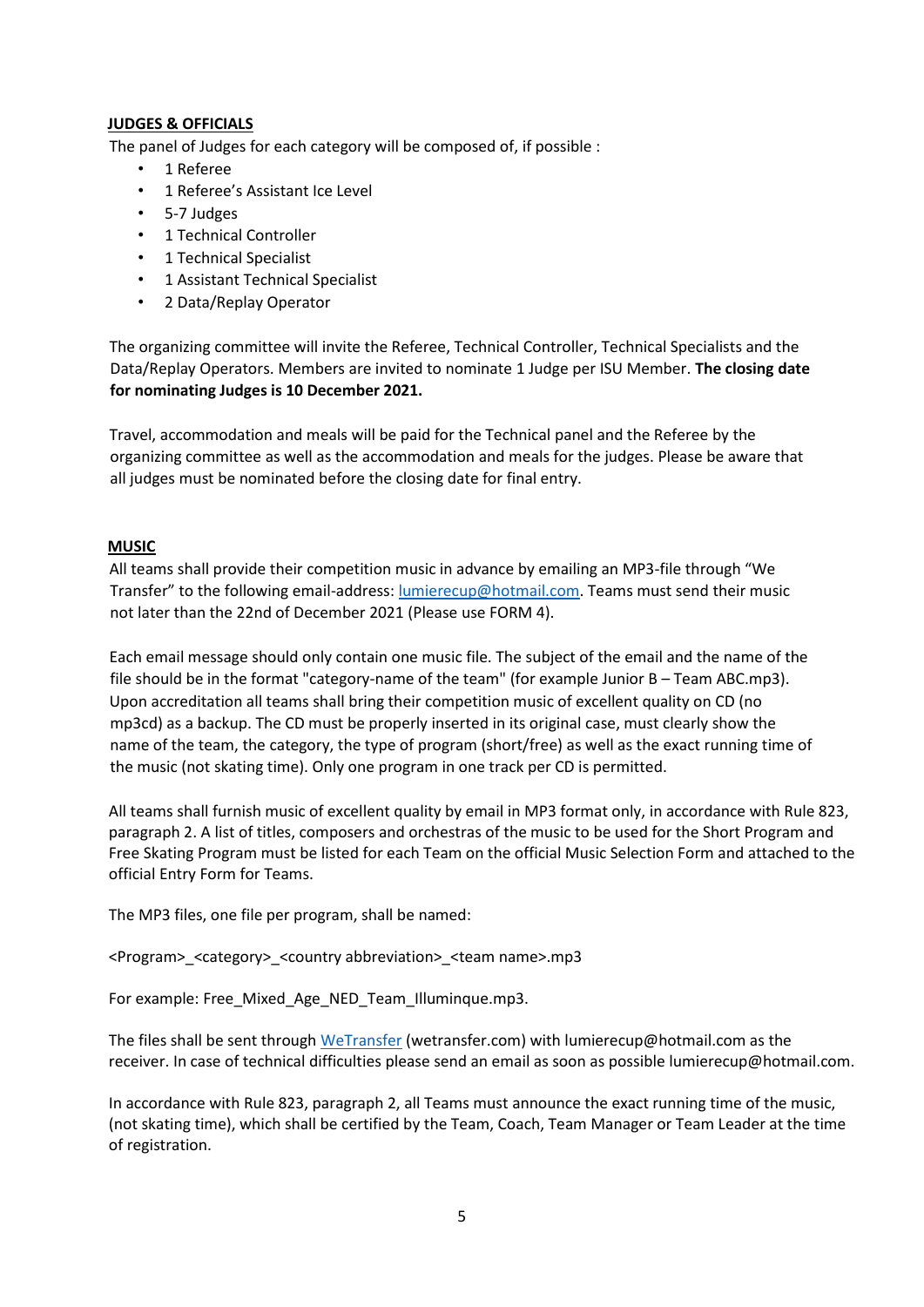In addition Teams must provide at registration a back-up for each program in MP3 format on a separate USB thumb drive for each program. The thumb drives shall be formatted for Windows (NTFS, FAT32 or exFAT) with only the MP3 file of the program in the main (root) directory, without other files or directories.

If music information is not complete and/or the music is not provided, accreditation will not be given. With the entry forms, the "Program Content Sheet" must be returned to the Organizing Committee in time. It is mandatory that the Program Content Sheet be filled in precisely by each Team in English using the terminology for the elements listed in the respective ISU Communication.

The music files will be deleted by the organizers shortly after the competition. The backup thumb drives will be returned to the teams.

#### **STARTING ORDER/DRAW**

The starting order will be determined by draw. The draw will be on Thursday evening.

#### **OFFICIAL PRACTICE**

Each team will be allocated a period of official practice on the competition rink on the day of the competition. Each team will have 10 minutes of official practice, the music will be played twice, after 1:30 minutes and after 6:00 minutes.

#### **CLOSING CEREMONY**

The closing ceremony will be held right after the end of the competition day. Trophies will be awarded to the top three teams of each category. Medals will be presented to all skaters (1 per competitor) of teams.

#### **PROVISIONAL TIMETABLE**

A provisional time schedule will be published after the closing of the pre-entry. The draw is planned on Thursday evening, the judges meeting and team leaders meeting is planned on Thursday afternoon.

#### **REGISTRATION & ACCREDITATION**

All participating teams and officials are invited to register for accreditation starting Thursday 13<sup>th</sup> of January or by appointment at Wednesday 12<sup>th</sup> of January at the IJssportcentrum Eindhoven. A welcoming/accreditation/info desk will be in place at the ice rink from Thursday the 13<sup>th</sup> of January and during the whole competition. Every team will receive passes for team members as mentioned at the team list (FORM 3). Every team can also receive passes for 1 manager, 1 coach, 1 co-coach and 2 team chaperones.

#### **DOPING**

An anti-doping control can take place and will be in accordance with the valid ISU Anti-Doping Rules. It is also not permitted to use alcohol during the competition by any of the competitors.

#### **OFFICIAL SOCIAL MEDIA**

Please like our FB page:<https://www.facebook.com/lumierecup/> Website: [www.lumierecup.com](http://www.lumierecup.com/) Instagram[: lumierecup](https://www.instagram.com/lumierecup/?hl=nl)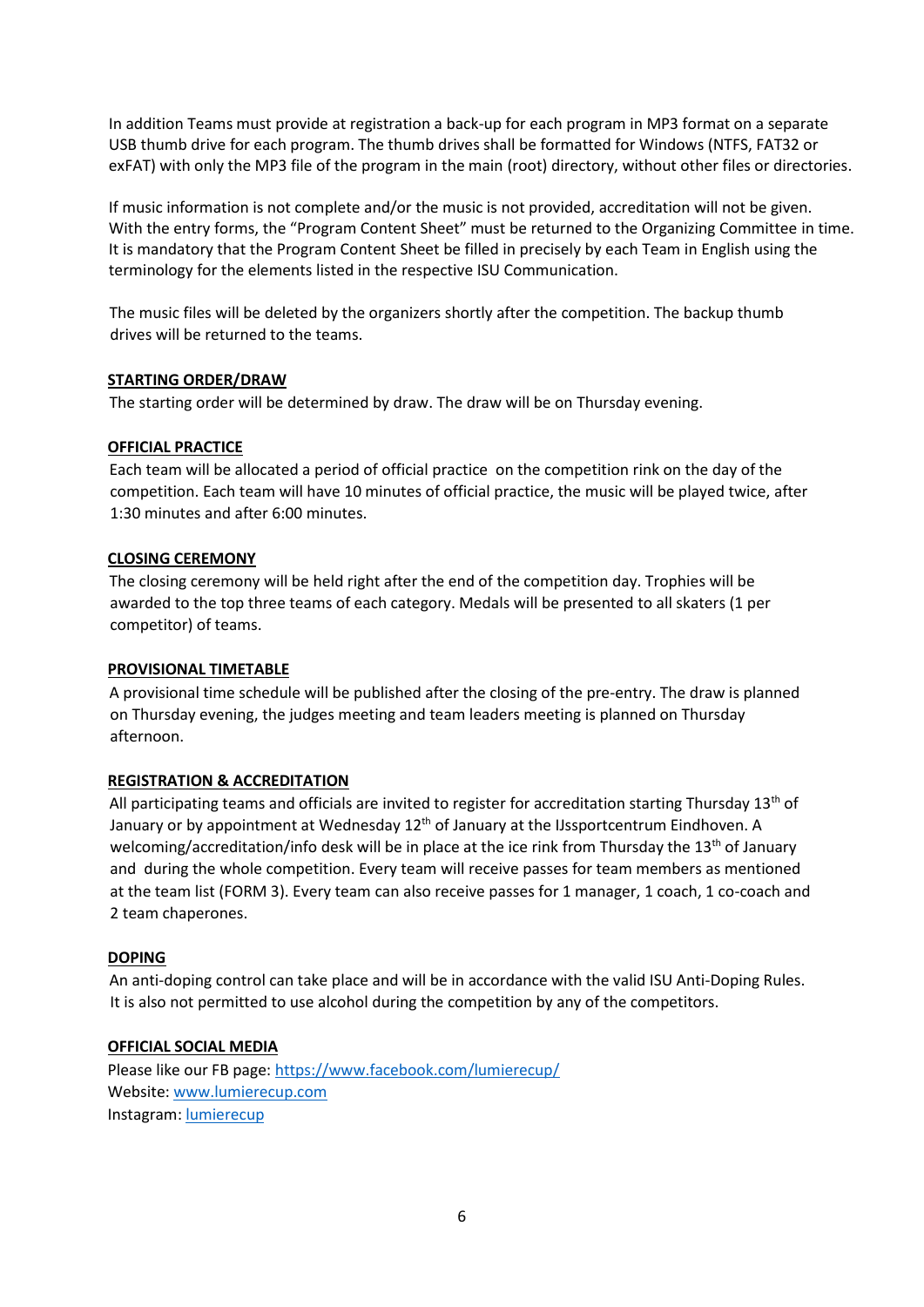#### **MEALS**

We are working on a solution for meals. Updated information will be published on the website and all pre-registered teams will be informed. For inquiries about meals please contact us through email.

#### **ACCOMMODATION & HOTEL INFORMATION**

At this moment we are consulting with hotels in the nearby surroundings for special rates and cancelation policies. There are hotels within walking distance of the ice rink.

#### **TRANSPORT**

Transport to the ice rink has to be organised by the participating team. We strongly advise all team who are able to come by their own bus. If needed we will try to offer transportation at special rates from hotels to ice rink. Transportation from airport to your hotel can be provided by transportation companies for special prices. Please contact us if you have any requests for transportation (Appendix A).

#### BY PLANE

There are several airports nearby Eindhoven. See list below:

| From Airport - Rink              | Distance | Travel time (airport - rink) |
|----------------------------------|----------|------------------------------|
| Eindhoven Airport (EIN)          | 10 km    | 13 min by car/taxi           |
| Amsterdam Schiphol Airport (AMS) | 135 km   | 83 min by car/taxi           |

#### BY TRAIN

From several airports there is a train connection or bus connection to Eindhoven

- Trains in the Netherlands: [www.9292.nl](http://www.9292.nl/)
- For trains from Europe to The Netherlands[: www.goeuro.nl](http://www.goeuro.nl/)
- For busses[: https://www.flixbus.nl/](https://www.flixbus.nl/)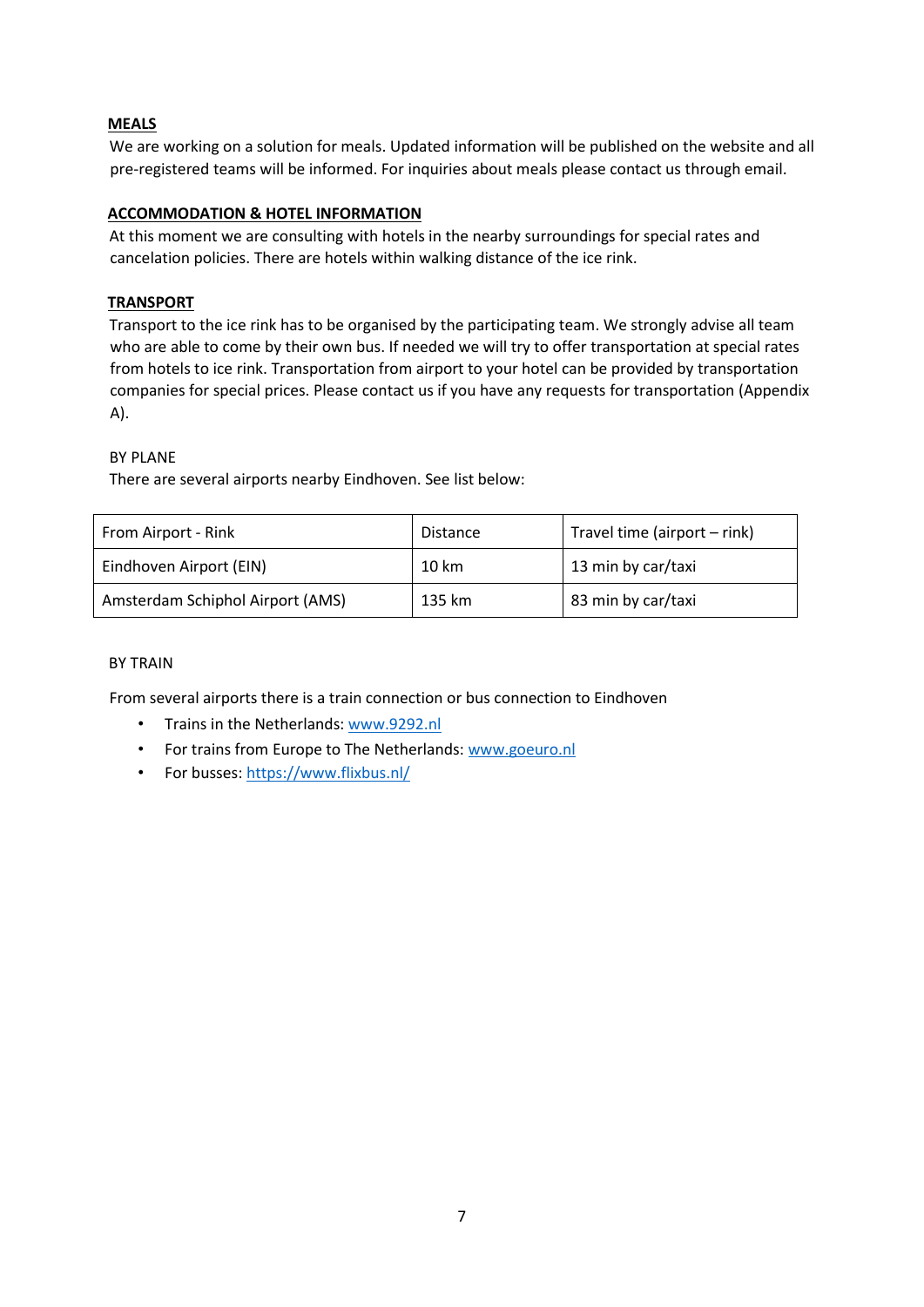



CARPARK/BUS CARPARK



Next to IJssportcentrum Eindhoven

Antoon Coolenlaan 3 5644 RX Eindhoven 00 31 40 2381201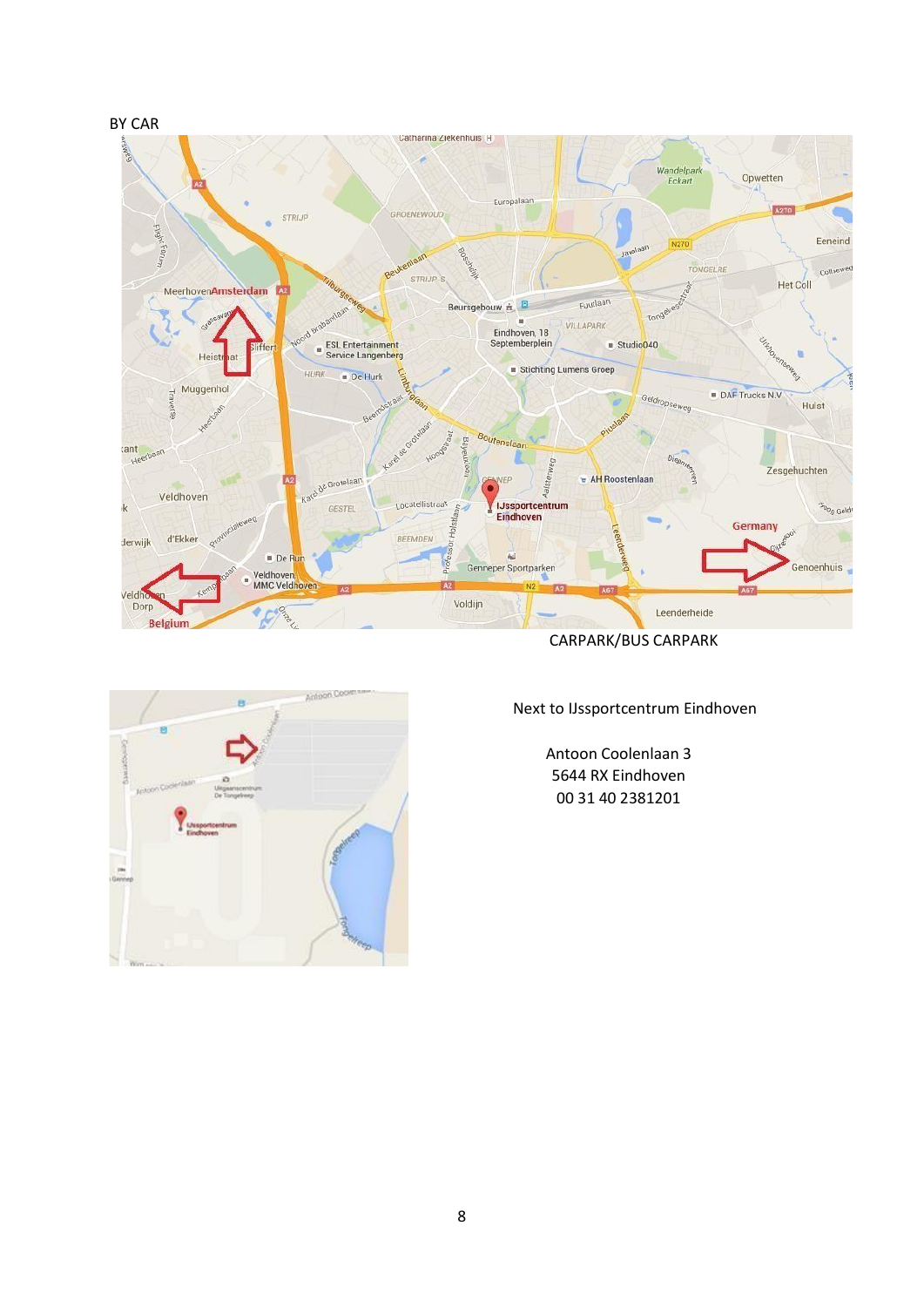#### **ORGANISATION**

The organisation of the competition is the responsibility of the organizing committee. It reserves the right to take any measures necessary to ensure that the competition runs smoothly. All decisions concerning such measures will be taken with the agreement of the Referee.

#### **LIABILITY**

In accordance with the ISU rule 119, the organizing committee of the Lumière Cup 2022 will assume no responsibility or liability with respect to bodily or personal injury or for property loss or damage incurred by competitors or officials in connection with the Lumière Cup 2022.

#### **MEDICAL SERVICE**

A medical service will be on duty at the IJssportcentrum Eindhoven during all the time of the competition and at the official practices.

Each member participating in the Lumière Cup 2022 has the sole responsibility for providing its own medical and accident insurance protection.

#### **PUBLICITY WAIVER**

Members, teams and competitors hereby acknowledge and consent to the fact that team photos, team info and results will be published, as well as the Lumière Cup 2022 may be televised either in whole or in part, for showing on a worldwide basis. According to the ISU Constitution and General Regulations 2018 both members and competitors (in this particular case, teams) hereby certify and warrant that the music and choreography presented and used by the competitors have been fully cleared and authorized for public use and consent to the use of his or her name, biography and likeness on or in connection with any television or radio program broadcast and re-broadcast throughout the world, motion picture, print media or the advertising and publicizing of such program, without further clearance or payments of any kind on the site of the ISU, the organizing member Koninklijke Nederlandsche Schaatsenrijders Bond, Organizing Committee and the relevant television network or broadcasters being required.